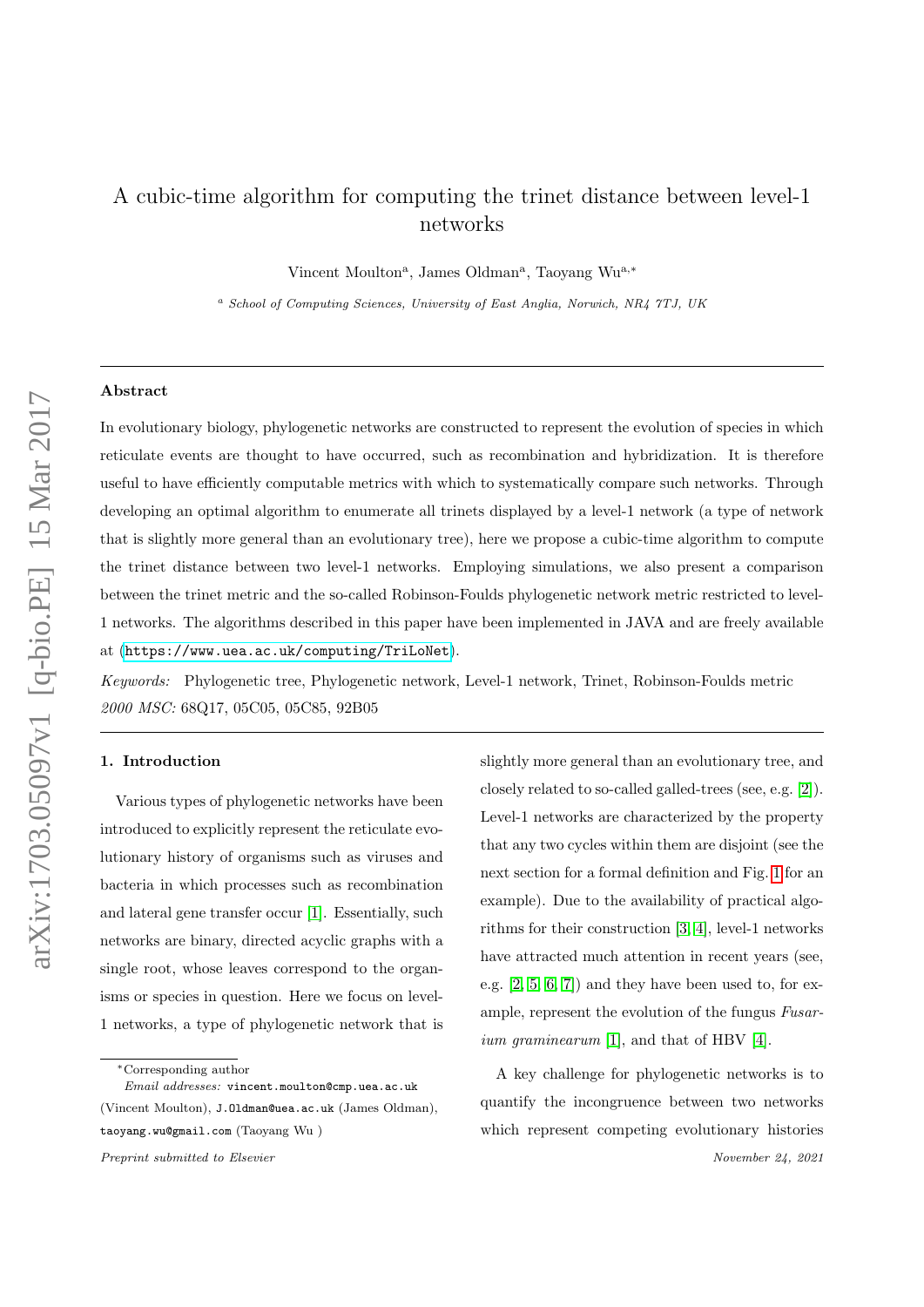for a given dataset. Such pairs can arise, for example, when different networks are inferred using different methods or construction (see e.g. [\[8\]](#page-9-7) for an overview of network building methods). In consequence, various metrics have been developed for comparing phylogenetic networks (cf. Chapter 6 in [\[1\]](#page-9-0) for an overview). Ideally, such a metric should be efficient to compute since it may need to be repeatedly computed (for example, in simulations such as the ones that we present later in this paper). Moreover, it is useful if the diameter can be derived for the metric (i.e. the maximum value for the metric taken over all pairs of all possible networks) so that distances can be normalized.

Here we develop an efficient cubic-time algorithm to compute the trinet distance between two level-1 networks, that is, the number of trinets (i.e., networks on three taxa) displayed by one but not both networks. We also give the diameter of this metric. The trinet metric was introduced in [\[9\]](#page-9-8) and used in [\[4\]](#page-9-3) to compare the performance of network inference algorithms. Note that the trinet distance is closely related to the triplet distance, which is the number of 3-leaved trees exhibited by one but not both networks (see, e.g. [\[10\]](#page-9-9)). However, in contrast to the trinet metric, the triplet metric is not proper in that there exist pairs of distinct level-1 networks whose triplet distance is zero. In addition to the trinet metric, other proper metrics that can be used for comparing level-1 networks include the tripartition metric [\[11\]](#page-9-10), the path-multiplicity metric [\[12\]](#page-9-11), the NNI metric [\[13\]](#page-9-12), and the Robinson-Foulds metric [\[2\]](#page-9-1). Among these metrics, only the NNI metric was specifically defined for level-1 networks, while the others were introduced for more general classes

of networks and can be restricted to level-1 networks to give proper level-1 metrics. However, establishing the diameters for these other metrics on level-1 metrics appears to be a challenging problem, although in this paper we shall derive the diameter for the restricted Robinson-Foulds metric.

In the next section we introduce some basic notation and state the main result: an optimal algorithm to enumerate the trinets displayed by a level-1 network and a cubic-time algorithm to compute the trinet distance between two level-1 networks (Theorem [1\)](#page-3-0). In Section [3](#page-3-1) we present some structural results concerning level-1 networks which we then use to prove the main result in Section [4.](#page-5-0) In Section [5](#page-6-0) we present a comparative study between the trinet and the Robinson-Foulds metrics, in which we compute some empirical distributions for randomly generated level-1 networks. We conclude in Section [6](#page-7-0) with a discussion of some future directions.

# 2. Preliminaries

Let  $X$  be a finite set of taxa with cardinality  $n$ . A rooted phylogenetic network (or simply a network)  $N$  on a finite set  $X$  is a simple, acyclic digraph with a unique root, no degenerate vertices (i.e., vertices with indegree one and outdegree one), whose leaves are bijectively labelled by the taxa in  $X$ . A network is binary if all non-leaf vertices have indegree and outdegree at most two, and all vertices with indegree two have outdegree one. A vertex is a tree vertex if it has outdegree two, and a reticulation if it has indegree two. A network is level-k if the maximum number of reticulations contained in any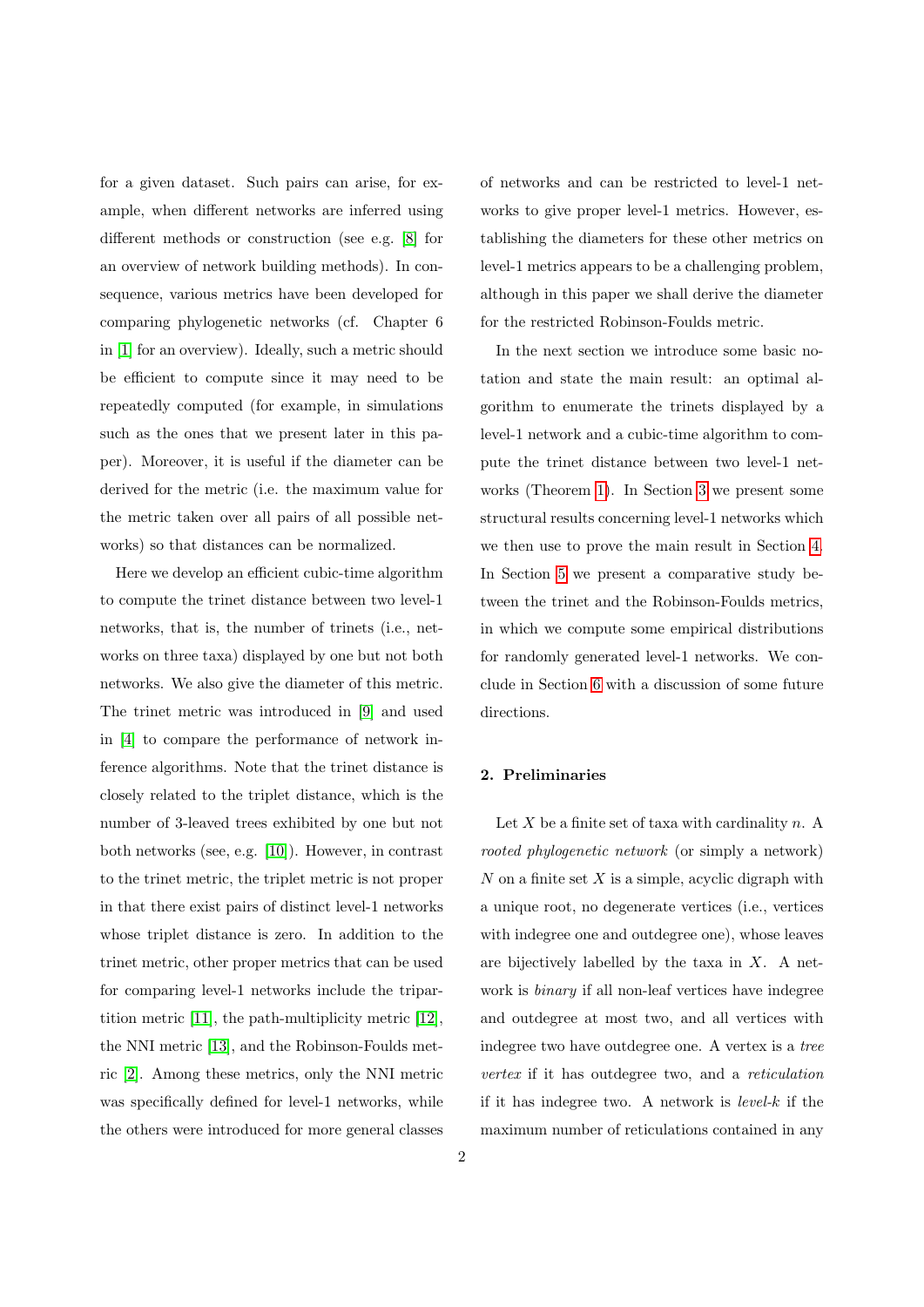

<span id="page-2-0"></span>Figure 1: A level-1 phylogenetic network with leaf set  $X =$  ${a, b, \ldots, j}$  containing a cycle of length five, highlighted in bold. Here we use the convention that all arcs are directed away from the root vertex which is at the top of the network.

of its biconnected components is at most  $k$ . Note that a network is level-1 if it is binary and all of its cycles (in its underlying graph) are disjoint [\[1\]](#page-9-0) (see Fig. [1](#page-2-0) for an example). All networks mentioned in this paper, unless stated otherwise, are level-1.

Given a network, an arc whose removal disconnects the network is a *cut arc*. If a vertex  $v$  is on a dipath from the root to a vertex  $u$ , then we say u is below  $v$  and  $v$  is above  $u$ , and write this as  $u \preceq v$  (or  $u \prec v$  when  $u \neq v$  holds). The set  $\mathcal{C}(v)$ of all taxa below a vertex  $v$  is called the *cluster* of v. A common ancestor of a taxon subset Y is a vertex v with  $Y \subseteq \mathcal{C}(v)$ . A lowest common ancestor (LCA) of  $Y$  is a common ancestor of  $Y$  that is not above any other common ancestors of  $Y$ . A stable ancestor of Y is a vertex contained in every dipath from the root to some taxon in  $Y$ . The lowest stable ancestor  $(LSA)$  of Y is the unique vertex  $LSA(Y)$  such that  $LSA(Y)$  is below every stable ancestor of  $Y$ . Note that a LCA of  $Y$  is necessary below LSA(Y) (c.f. [\[14\]](#page-9-13)). Finally, the LSA table  $\theta$  of N is the data structure that maps each pair of district taxa x, y to  $LSA(x, y) = LSA({x, y})$  (see Fig. [2](#page-2-1)) for an illustration).



<span id="page-2-1"></span>Figure 2: An Example of an lsa table: (i): A level-1 phylogenetic network  $N$ ; (ii) The LSA table of  $N$ . Note that  $v_4$  is the LCA of  $\{x, y\}$  while we have  $LSA(x, y) = v_2$ .

A binet is a network on two taxa and a trinet is a network on three taxa. Up to relabelling, there exist two types of binets and eight types of trinets [\[9\]](#page-9-8), all presented in Fig. [3.](#page-3-2) In the following, we will use the notation in that figure to refer to specific trinets and binets. Binets  $T_0(x, y)$  and  $S_0(x, y)$  are referred to as a cherry and a reticulate cherry, respectively. Note that a reticulate cherry is not symmetric, that is,  $S_0(x; y)$  is distinct from  $S_0(y; x)$ .

Given a network  $N$  and a taxon subset  $Y = \{y_1, \ldots, y_k\}$  of X, the network  $N[Y] =$  $N[y_1, \ldots, y_k]$  is the network obtained from N by deleting all vertices and arcs that are not on a dipath from  $LSA(Y)$  to some leaf in Y, and repeatedly suppressing degree 2 vertices and replacing parallel arcs by single arcs until neither operation is applicable. Let  $\mathcal{B}(N)$  and  $\mathcal{T}(N)$  be the set of all binets and trinets displayed by N, respectively. It is known that a level-1 network  $N$  is determined by its set  $\mathcal{T}(N)$  of trinets [\[9\]](#page-9-8).

The trinet distance  $d_t(N, N')$  between two networks  $N$  and  $N'$  on the set  $X$  is the number of trinets contained in the symmetric difference  $\mathcal{T}(N) \triangle \mathcal{T}(N')$  of the sets  $\mathcal{T}(N)$  and  $\mathcal{T}(N')$ . The distance  $d_t$  is a metric on the set of level-1 net-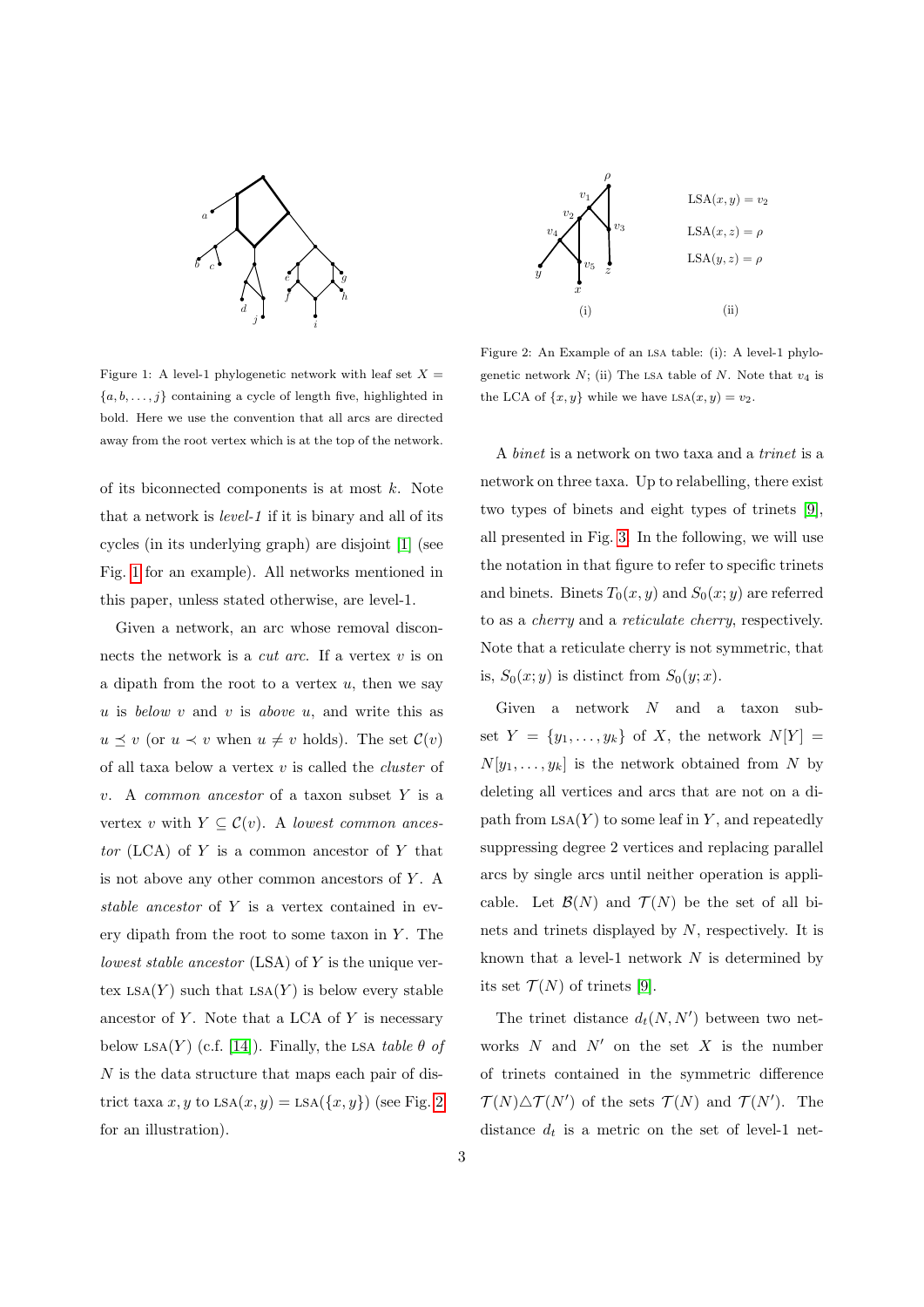

<span id="page-3-2"></span>Figure 3: The two types of binets and the eight types of trinets.

works [\[9\]](#page-9-8). Moreover,

<span id="page-3-5"></span>
$$
d_t(N, N') \le 2\binom{n}{3},\tag{1}
$$

holds for any pair of networks  $N, N'$  with equality holding if, for example,  $N$  is a tree and  $N'$  is a saturated level-1 network (that is, each non-leaf vertex is contained in a cycle of size three; see [\[13\]](#page-9-12)). Hence, the diameter of  $d_t$  is  $2\binom{n}{3}$ . We now present our main result, whose proof will be presented in Section [4.](#page-5-0)

<span id="page-3-0"></span>**Theorem 1.** The set  $\mathcal{T}(N)$  of trinets displayed by a level-1 network  $N$  on  $X$  can be constructed in  $O(n^3)$  time. In addition, the trinet-distance  $d_t(N, N')$  between two level-1 networks N and N' on X can be computed in time  $O(n^3)$ .

# <span id="page-3-1"></span>3. Theoretical Results

In this section, we present some structural results concerning level-1 networks. First, note that given a level-1 network  $N$  on  $X$ , we have

<span id="page-3-4"></span>
$$
|V(N)| \le 4n - 3 \text{ and } |E(N)| \le 5n - 5, \quad (2)
$$

with equality holding if and only if  $N$  is saturated. The proof of this fact is similar to that for Lemma 1 in [\[13\]](#page-9-12), and so we omit it.

Next, we show that in a level-1 network  $N$ , each taxon subset  $Y$  of  $X$  has a unique lowest common ancestor, denoted by  $LCA(Y)$ . Note that this is not true for level-2 networks (see, for example, [\[1,](#page-9-0) p140]).

<span id="page-3-3"></span>**Proposition 2.** Each taxon subset  $Y$  of  $X$  has a unique lowest common ancestor in a level-1 network N on X. Moreover, either  $LSA(Y) = LCA(Y)$ holds or there exists a unique dipath from  $LSA(Y)$ to  $LCA(Y)$ , which does not contain any cut arc.

*Proof.* We may assume that  $|Y| \geq 2$  since otherwise the proposition clearly holds. Fix a LCA  $u$  of  $Y$  and let  $w =$  LSA $(Y)$ . Without loss of generality, we may also assume that  $u \prec w$  as otherwise  $u = w$  and the proposition follows.

We first show that there exists a cycle in  $N$  containing both  $u$  and  $w$ . To this end, fix a dipath  $P$ from  $w$  to  $u$ . It suffices to show that  $P$  contains no cut arc. If this is not the case, let  $(v_1, v_2)$  be a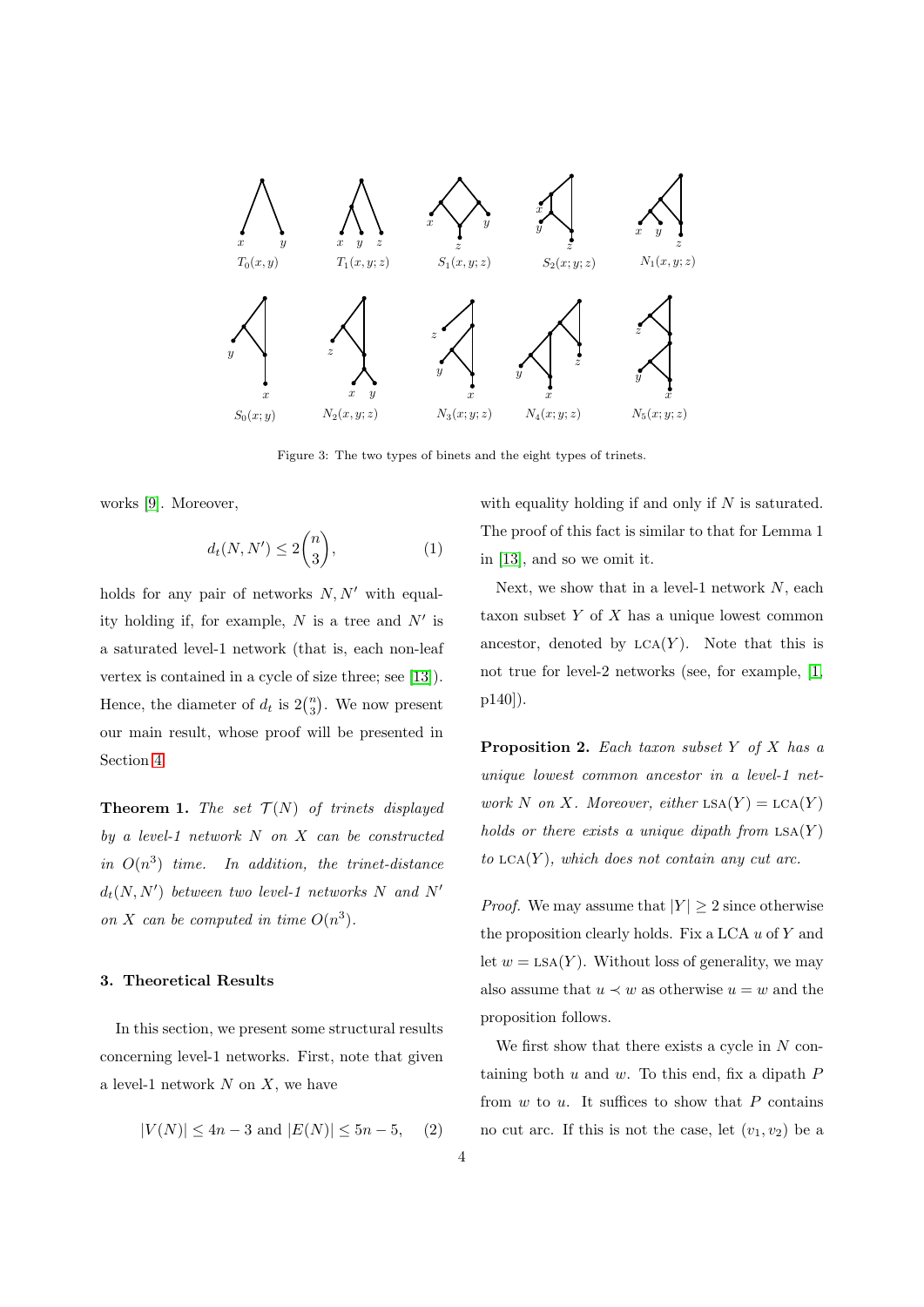cut arc in P. Then  $v_2 \prec w$  and every dipath from the root of  $N$  to a taxon below  $v_2$  must contain  $v_2$ . Together with  $u \preceq v_2$  and  $\mathcal{C}(u) = Y$ , this implies  $v_2$  is a stable ancestor of Y, a contradiction to  $w =$ LSA $(Y)$ .

It remains to show that  $u$  is the unique LCA of Y. If not, let v be a LCA of Y with  $v \neq u$ . Then neither  $u \preceq v$  nor  $v \preceq u$  holds. Now an argument similar to that in the last paragraph shows that  $w, u$ and v belong to the same cycle  $C$ . In addition,  $w$  is the highest vertex in  $C$ . Let  $P_1$  and  $P_2$  be the two interior disjoint dipaths in  $C$  so that  $P_1$  contains u and  $P_2$  contains v. Let  $u_1$  be the child of u contained in  $P_1$  and  $u_2$  be the other child. Then  $(u, u_2)$ is a cut arc. Since  $u_1$  is not a common ancestor of Y, there exists a taxon  $y \in Y$  with  $y \preceq u_2$ . Since v is not above  $u_2$  and  $(u, u_2)$  is a cut arc, v is not above y, a contradiction.

By the last proposition, a pair of distinct taxa  $x, y \in X$  in a level-1 network N on X have a unique LCA, denoted by  $LCA(x, y) = LCA<sub>N</sub>(x, y)$ . Moreover,  $LCA(x, y)$  is precisely the interior vertex v for which one child of  $v$  is above  $x$  but not  $y$  while the other child of  $v$  is above  $y$  but not  $x$ .

A *splitting ancestor* of  $x$  and  $y$  is an interior vertex of N such that precisely one taxon from  $\{x, y\}$ is below both of its children (while the other taxon is below only one of its two children). For instance, in  $S_0(x; y)$  the root is the unique splitting ancestor of x and y while  $T_0(x; y)$  contains none.

<span id="page-4-0"></span>**Theorem 3.** Suppose  $x, y \in X$  are distinct taxa in a level-1 network  $N$  on  $X$ . Then the following three assertions are equivalent:

(1a)  $N[x, y]$  is a cherry;

(1b)  $LCA(x, y) = LSA(x, y);$ 

(1c) x and y do not have a splitting ancestor.

Moreover, the following three assertions are also equivalent:

(2a)  $N[x, y]$  is a reticulate cherry;

(2b)  $LCA(x, y) \prec LSA(x, y);$ 

(2c) LSA $(x, y)$  is the unique splitting ancestor of x and y.

*Proof.* Let  $w = \text{LSA}(x, y)$ . It is easy to show "(1a)⇔(1b)", from which "(2a)⇔(2b)" follows.

"(1b)⇒(1c)": Assume  $w = LCA(x, y)$  and that v is a splitting ancestor of x and y. Let  $v_1$  be the child of v with  $w \preceq v_1$ . Swapping x and y if necessary, we assume the other child  $v_2$  is above x but not y. Consider a dipath  $P_1$  from the root  $\rho$  of N to v and a dipath  $P_2$  from  $v_2$  to x such that neither of them contains  $w$ . Let  $P$  be the dipath constructed by combining  $P_1$ ,  $P_2$ , and the arc  $(v, v_2)$ . Then P is a dipath from  $\rho$  to x that does not contain w, in contradiction to w being a stable ancestor.

" $(2b) \Rightarrow (2c)$ ": By Proposition [2](#page-3-3) there exists a unique path P from w to  $LCA(x, y)$ . Fix an arbitrary vertex u in N. Then  $|\{x,y\} \cap C(u)|$  is 2 if  $w \prec u$ , less than 2 if  $u \prec \text{LCA}(x, y)$ , and equal to 0 if  $u$  is neither above nor below  $w$ . Therefore,  $P$  contains all splitting ancestors of  $x$  and  $y$ , from which it follows that  $LSA(x, y)$  is the unique splitting ancestor of  $x$  and  $y$ .

Finally, we have " $(1c) \Rightarrow (1b)$ " as its contrapositive follows directly from " $(2b) \Rightarrow (2c)$ ". Similarly, " $(2c) \Rightarrow (2b)$ " holds as its contrapositive follows directly from "(1b)⇒(1c)".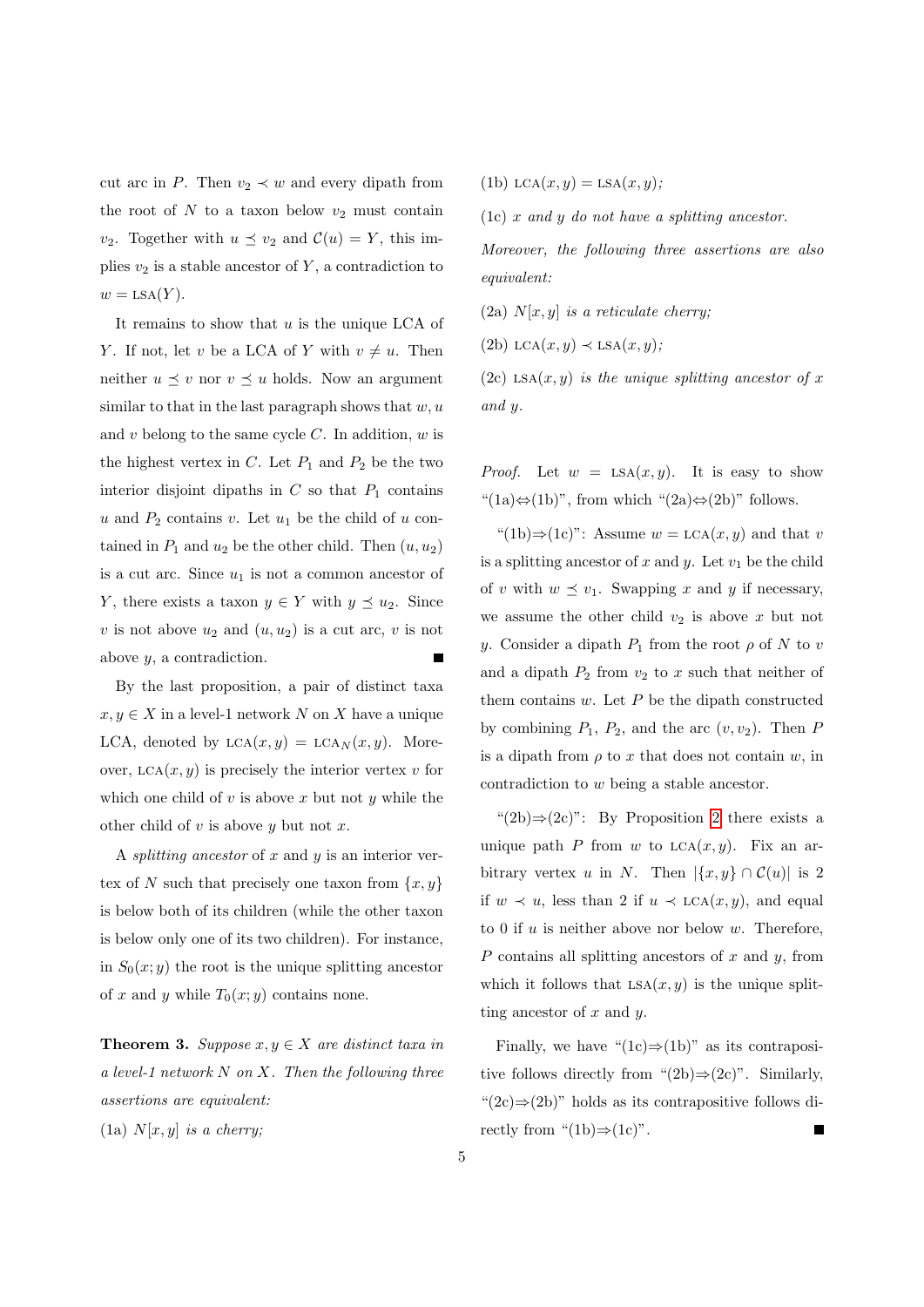Algorithm 1: Constructing  $\mathcal{B}(N)$  and the LSA table  $\theta$  for a level-1 network N

1  $\theta(x, y) := \bot$  for all  $x \neq y$  in X and  $\mathcal{B} := \emptyset$ ;

- 2 Find a topological sort  $\{v_1, \ldots, v_m\}$  of all tree vertices so that  $v_j \prec v_i$  implies  $i < j$  and construct  $\mathcal{C}(v)$  for every vertex v;
- 3 for  $i = 1$  to m do
- Let  $A$  and  $B$  the clusters displayed by the two children of  $v_i$ ;

5 **for** 
$$
x \in A \cap B
$$
 and  $y \in A \triangle B$  do

- 6 |  $\beta \leftarrow S_0(x; y)$  and  $\theta(x, y) = v_i;$
- 7 for  $x \in A \setminus B$  and  $y \in B \setminus A$  do  $\mathbf{s} \quad | \quad \mathbf{if} \; \theta(x,y) = \bot \; \mathbf{then}$
- 9  $\beta$   $\beta$   $\leftarrow$   $T_0(x, y)$  and  $\theta(x, y) = v_i$ ;

10 return the set  $\beta$  and the table  $\theta$ .

#### <span id="page-5-0"></span>4. Algorithms

In this section we present an algorithm for extracting trinets from a network  $N$  on  $X$ , from which we can also immediately compute the trinet distance between pairs of networks.

#### 4.1. Extracting Binets

Our first step (see Algorithm 1) is to construct  $\mathcal{B}(N)$  and the LSA table for a level-1 network N on X in time  $O(n^2)$ .

Fix a taxon subset  $Y = \{x_1, x_2\}$  in X. We shall show that  $N[Y]$  is the only binet on Y that is contained in the set  $\beta$  constructed in the algorithm, and that  $\theta(x_1, x_2) = \text{LSA}(Y)$ . The first case is that  $N[Y]$  is a cherry. Then by Theorem [3\(](#page-4-0)1), N does not contain a splitting common ancestor of  $x_1$  and  $x_2$ , and hence the pair does not occur in the for loop starting with line 4. In addition, by the comment below Proposition [2](#page-3-3) the pair  $x_1$ and  $x_2$  occurs once in the for loop starting with line 7 (when  $v_i = LCA(Y)$ ), from which it follows  $N[Y]$  is the only binet on Y contained in B, and  $\theta(x_1, x_2) = \text{LSA}(Y).$ 

Now consider the second case in which  $N[Y]$  is a reticulate cherry. Swapping the subscripts if necessary, we may assume that  $N[Y] = S_0(x_1; x_2)$ . By Theorem [3,](#page-4-0)  $LSA(Y)$  is the unique splitting ancestor of  $x_1$  and  $x_2$  in N and hence the pair  $x_1$  and  $x_2$  will occur in the for loop starting with line 5 (when  $v_i = \text{LSA}(Y)$ ), referred to here as the first event. Since  $x_1$  is below both children of  $v_i$ , it follows that in line 6 the binet  $S_0(x_1; x_2)$  is added to  $\mathcal{B}$  and  $\theta(x_1, y_2) = v_i = \text{LSA}(Y)$ .

Next, since  $LCA(Y)$  is the unique LCA of  $x_1$ and  $x_2$ , the pair  $x_1$  and  $x_2$  will also occur once in the for loop starting with line 7 (when  $v_i =$  $LCA(Y)$ , referred to as the second event. Since  $LCA(Y) \prec LSA(Y)$  and the vertices of N are topologically sorted, the first event always occurs before the second one. So when the second event occurs,  $\theta(x_1, x_2)$  has already been assigned to a vertex in N, and hence line 9 will be skipped. Therefore,  $N[Y]$  is the only binet on Y in the set B, and  $\theta(x_1, x_2) = \text{LSA}(Y).$ 

Finally, Eq. [\(2\)](#page-3-4) implies that N contains  $O(n)$ vertices and  $O(n)$  arcs, and hence line 2 can be computed in  $O(n^2)$ . Moreover, the analysis in the above three paragraphs implies that a pair of taxa is checked precisely once in line 7 and at most once in line 5. Therefore, the running time of Algorithm 1 is  $O(n^2)$ .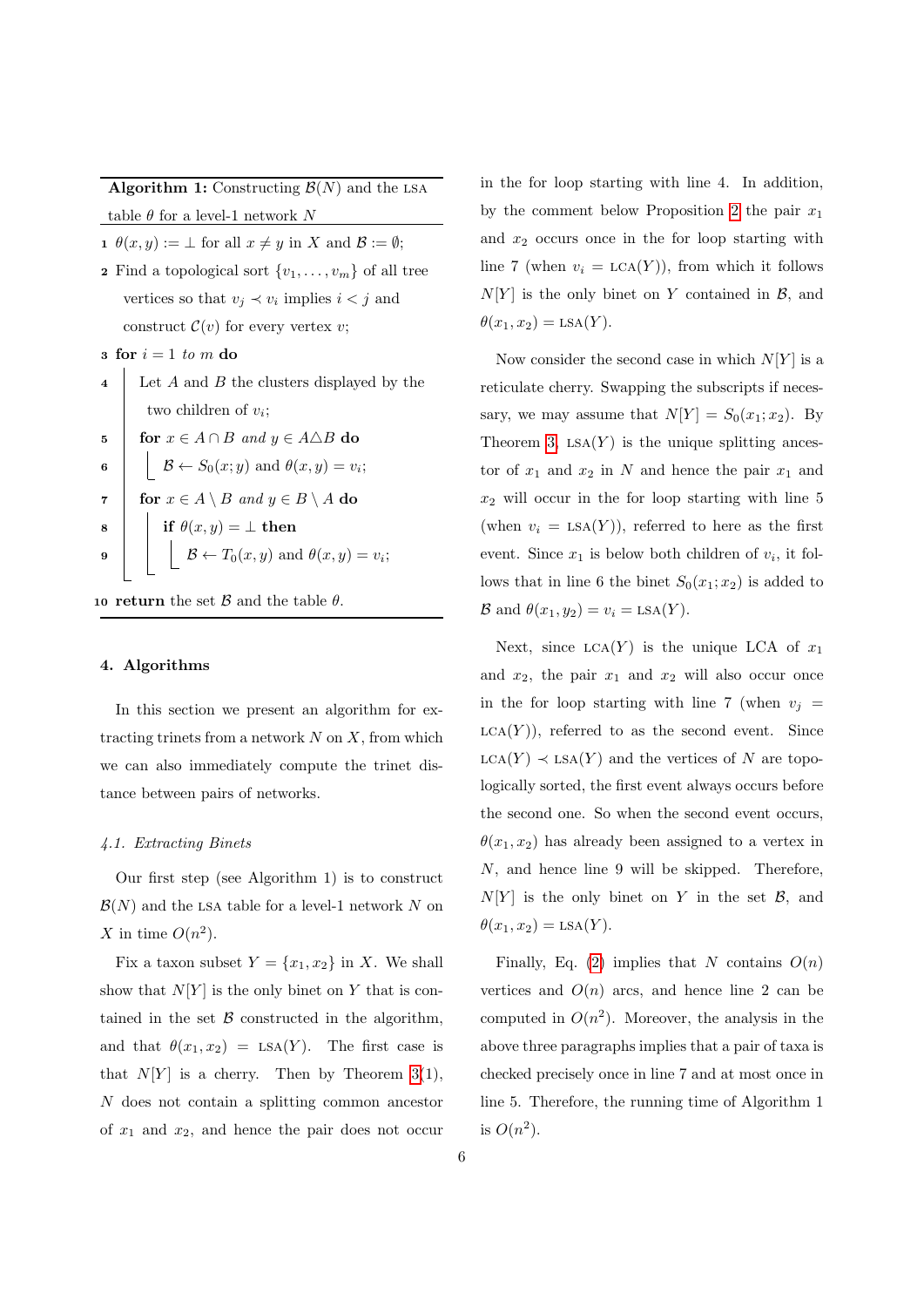### 4.2. Extracting Trinets

Our next step is to extract trinets from a network  $N$  on  $X$ . A key insight that we shall use is that each of the eight trinet types has a unique signature in terms of the binets it contains and the lsa table.

For a network  $N$  on  $X$  and a triple  $Y :=$  ${x_1, x_2, x_3}$  in  $\binom{X}{3}$ , swapping the indices if necessary, we can assume that  $LSA(x_1, x_2) \preceq$  $LSA(x_2, x_3) = LSA(x_1, x_3),$  and  $N[x_1, x_2]$  is either  $T_0(x_1, x_2)$  or  $S_0(x_1; x_2)$ . Let t be the number of cherries among the three binets on  $Y$ . Then  $N[Y]$ can be inferred as follows.

**Case**  $[t > 2]$ : Let  $N[Y]$  be  $T_1(x_1, x_2; x_3)$  if  $t = 3$ , and  $N_3(x_1; x_2; x_3)$  otherwise.

**Case**  $[t = 1]$ : If  $\theta(x_1, x_2) = \theta(x_1, x_3)$ , let  $N[Y]$ be  $S_1(x_1, x_2; x_3)$ . Otherwise if  $x_3 \preceq \text{LSA}(x_1, x_2)$ , then  $N[Y] = S_2(x_1; x_2; x_3)$ . Finally, let  $N[Y]$ be  $N_2(x_1, x_2; x_3)$  if  $\mathcal B$  contains  $S_0(x_1; x_3)$ , and  $N_1(x_1, x_2; x_3)$  otherwise.

**Case**  $[t = 0]$ : Let  $N[Y]$  be  $N_5(x_1; x_2; x_3)$  if  $S_0(x_1; x_3) \in \mathcal{B}$ , and  $N_4(x_1; x_2; x_3)$  otherwise.

Clearly, the above process can be completed in constant time, and hence the trinet set displayed by a network on  $X$ , as well as the trinet distance between two networks on X can be computed in  $O(n^3)$ , from which Theorem [1](#page-3-0) follows.

# <span id="page-6-0"></span>5. Experiments

To obtain some intuition concerning the empirical behaviour of the trinet metric, and how its behaviour compares to that of the Robinson-Foulds distance, we implemented both metrics and performed experiments in which we computed distributions of the metrics for pairs of randomly gener-



<span id="page-6-2"></span>Figure 4: Operations to attach a leaf to an arc  $(u, v)$ : (i): via a vertex, (ii) and (iii): via a triangle. Here operation (ii) and (iii) are applicable only if  $(u, v)$  is not in a cycle.

ated networks. Note that similar experiments have been performed to understand properties of tree metrics [\[15\]](#page-9-14) and RNA metrics [\[16\]](#page-9-15).

We begin by recalling the Robinson-Foulds phylogenetic network metric  $d_{RF}$ , which can be restricted to give a metric on level-1 networks, and can be regarded as a generalization of a commonly used metric on evolutionary trees with the same name [\[17\]](#page-9-16). For a pair  $N, N'$  of level-1 networks on X the distance  $d_{RF}(N, N')$  is defined to be the size of the multiset that is the symmetric difference of the two multisets of the clusters induced by  $N$  and  $N'$  [\[2\]](#page-9-1). Since the root and leaf vertices of  $N$  and  $N'$  both induce identical clusters, it follows that

$$
d_{RF}(N, N') \le |V(N)| + |V(N')| - 2 - 2n.
$$

Using Eq. [\(2\)](#page-3-4), it is straight-forward to check that the last inequality implies that

<span id="page-6-1"></span>
$$
d_{RF}(N, N') \le 6n - 10\tag{3}
$$

holds for arbitrary pairs  $N, N'$ , with equality holding in case, for example,  $N$  and  $N'$  are both saturated networks that are obtained by replacing each interior vertex in two distinct trees whose only common clusters are  $X$  and the singletons with a cycle of size three. It follows that the diameter of  $d_{RF}$  is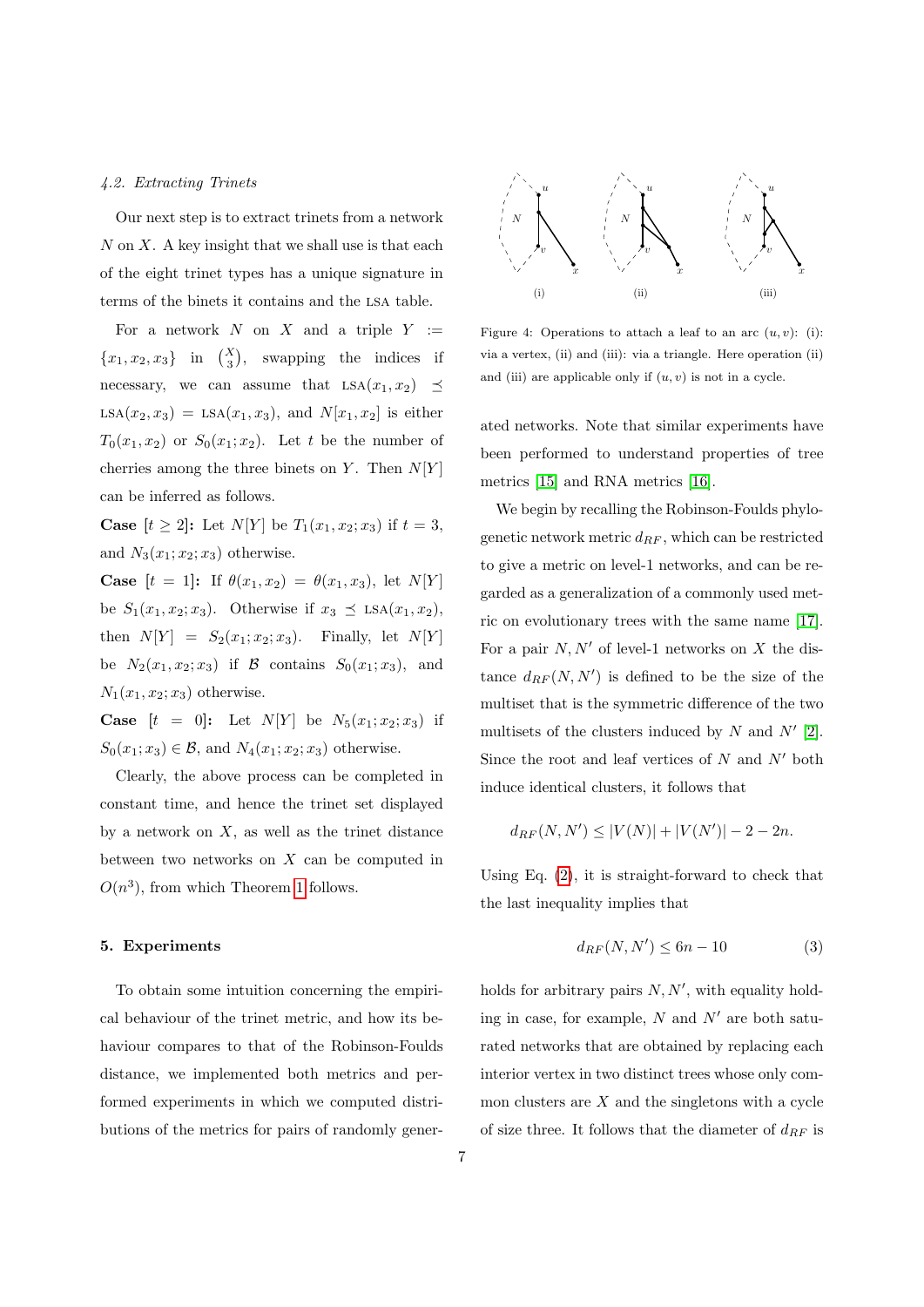$6n - 10$ . Using Eq. [\(1\)](#page-3-5) and Eq. [\(3\)](#page-6-1), for comparison purposes in our experiments we normalized both the trinet and Robinson-Foulds metrics to take on values between 0 and 1.

To perform our experiments, we generated three sets of random level-1 networks on 50 leaves in two ways as follows. The first two datasets, Lev(1) and Lev(10), were generated under the model detailed in [\[3\]](#page-9-2), using one and ten seeds, respectively, which can be found on the website mentioned in the abstract. The third dataset, Ran, was generated using the following procedure: starting with a random binet on two taxa, in each step the current network is grown by adding a taxon to a randomly chosen arc employing one of the three operations depicted in Fig. [4](#page-6-2) until a level-1 network with the specified leaf-set is obtained.

Distributions for the normalized trinet and Robinson-Foulds metrics for the three datasets are presented in Fig. [5.](#page-8-0) For our datasets, we see that the trinet metric has a much larger range of values and a larger variance as compared to the Robinson-Foulds metric. This is quite similar to the behaviour of the Robinson-Foulds metric and quartetdistance evolutionary tree metrics described in [\[15,](#page-9-14) Fig.6]. Note that there is a gap between the values presented in Fig. [\(5\)](#page-8-0)-(ii)a, which could be caused by the choices of seeds in the generators and by the way that the metric is normalized.

We also performed similar studies on networks with 15 and 25 leaves and found that as the number of leaves increases, the distribution of range of values got tighter for both metrics. For example, the standard deviations of the normalized  $d_t$  and  $d_{RF}$  metrics on the Ran datasets with 15, 25 and

50 leaves were 0.034, 0.032, 0.032, and 0.046, 0.038, 0.026, respectively. We also recorded the timings for computing the two metrics. On a MacBook Pro computer with an i7 processor and 16 GB RAM, the average time for computing the trinet metric on Lev $(1)$ , Lev $(10)$ , and Ran were 140, 145, and 231 minutes for the trinet metric and 16, 21, and 58 minutes for the Robinson-Foulds metric. Thus, as anticipated, the Robinson-Foulds metric appears to be somewhat faster to compute in practice.

#### <span id="page-7-0"></span>6. Discussion

We have presented an algorithm which allows us to compute the  $d_t$  metric for level-1 networks, and demonstrated that this allows us to compute this metric in reasonable time for networks of up to 50 leaves. We have seen that although the  $d_{RF}$  metric is faster to compute, it does not give the range of values that might be necessary to properly distinguish between networks. However, for certain applications  $d_{RF}$  could still serve as a rough measure of distance suffices when timings are more critical. Thus, as suggested for tree and RNA metrics in [\[15,](#page-9-14) [16\]](#page-9-15), we do not advocate using  $d_t$  or  $d_{RF}$  over any other metric; the choice of metric will depend very much on the application.

Although our cubic-time algorithm for enumerating the trinets displayed by a level-1 network is optimal, it would be interesting to know if there is a more efficient algorithm to compute the trinet distance between two level-1 networks which does not involve listing the trinets displayed by the networks. Note that the Robinson-Foulds distance between two trees can be computed in linear time us-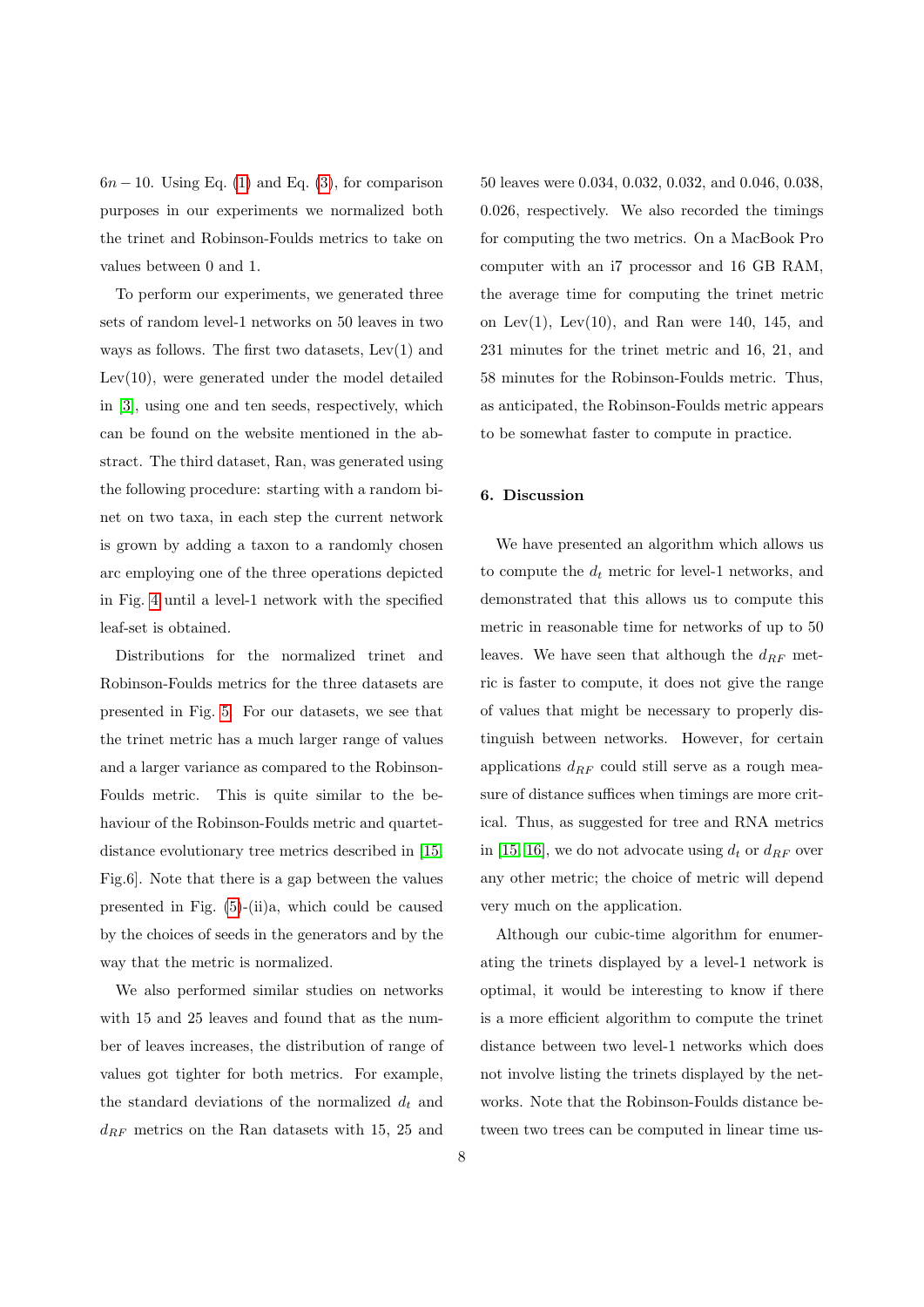

<span id="page-8-0"></span>Figure 5: Distributions of the normalized Robinson-Foulds metrics (top three panels) and the trinet metrics (bottom three panels) using bin width 0.01 on the three datasets as detailed in the text. The x-axes represent the normalized distances and the y-axes the proportion of network pairs with given distance. (i): Lev(1), (ii): Lev(10), and (iii): Ran. Here  $\mu$  denotes the mean and  $\sigma$  the standard deviation.

ing Day's algorithm [\[18\]](#page-9-17) without the need to list all clusters displayed by the trees (see also [\[19\]](#page-9-18) for a sublinear approximation algorithm). It may be worth exploring whether similar ideas could be exploited to more efficiently compute the trinet and the Robinson-Foulds distance between two level-1 networks.

In future work, it could be of interest to determine analytical formulae for the expected values and variances of  $d_t$  and  $d_{RF}$  as well as other metrics. Such formulae were given for different types of tree metrics in [\[15\]](#page-9-14). However, as a first step it would be probably be necessary to develop ways to

generate level-1 networks with a certain distribution (e.g. uniformly at random), which appears to be a challenging problem.

In addition to the two metrics studied here, as mentioned in the introduction there are other proper metrics on level-1 networks (e.g. the tripartitions [\[2\]](#page-9-1) and NNI [\[13\]](#page-9-12) metrics). However, we do not know how to normalize these metrics by finding their diameters. This is important for comparison purposes, for example, in the experiments that we present above. Therefore it would be interesting to find the diameter for other level-1 metrics and so that they can be systematically compared with  $d_t$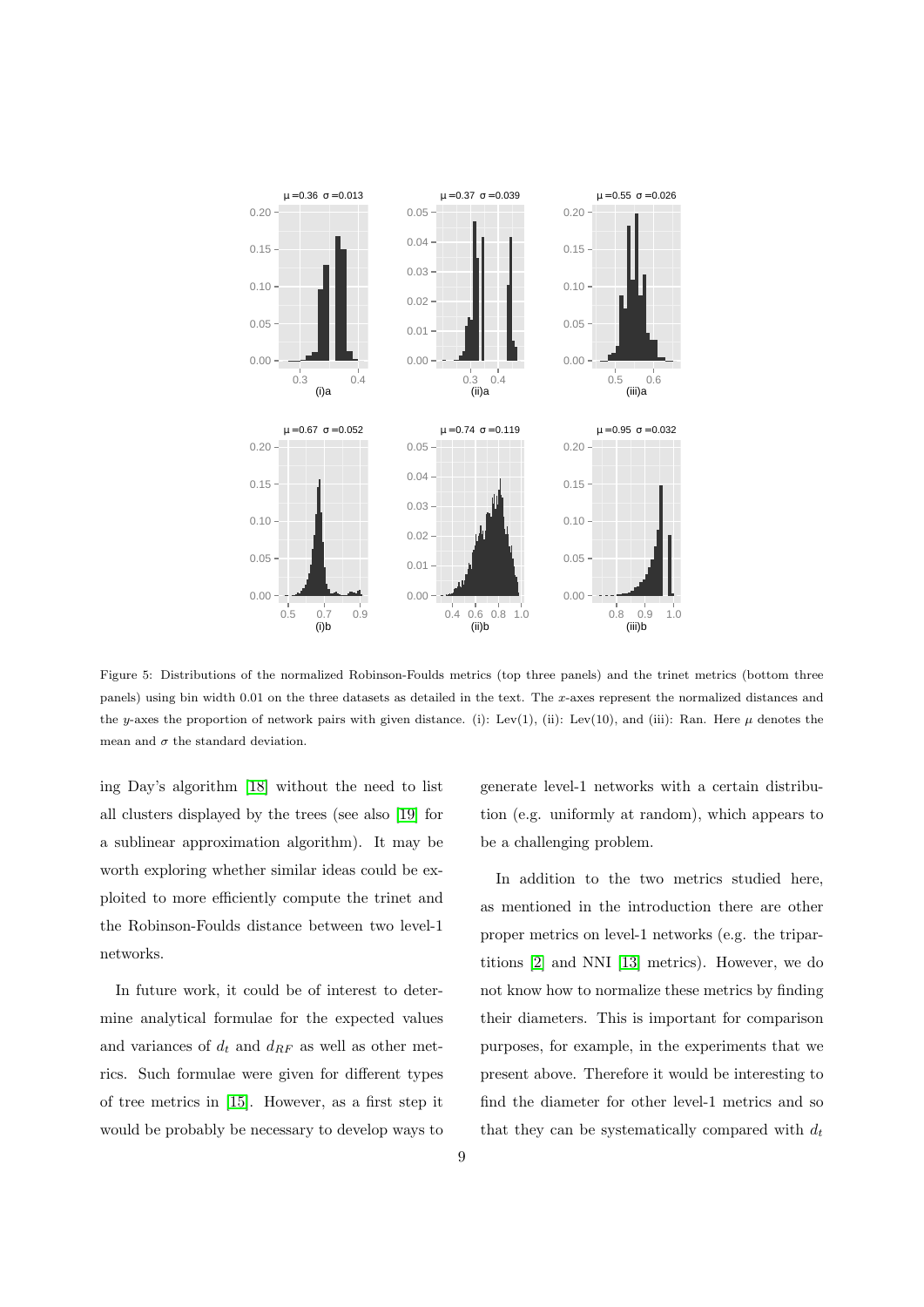and  $d_{RF}$ .

Finally, in this paper we have only considered level-1 networks, and it could be useful to develop efficient algorithms to compute trinet metrics for level-k networks with  $k \geq 2$ , especially in the case  $k = 2$  where the trinets are known to determine the network [\[20\]](#page-10-0). However, for networks with much higher levels this is likely to be challenging since, as opposed to level-1 networks, they are not necessarily determined by their trinets [\[21\]](#page-10-1). Therefore it might also be of interest to restrict to special classes of networks (e.g. tree-child networks), where more is known concerning their structure [\[20\]](#page-10-0).

Acknowledgements The authors thank the anonymous referee for help suggestions on an earlier version of this manuscript.

# References

# References

- <span id="page-9-0"></span>[1] D. Huson, R. Rupp, C. Scornavacca, Phylogenetic Networks: Concepts, Algorithms and Applications, Cambridge University Press, 2010.
- <span id="page-9-1"></span>[2] G. Cardona, M. Llabres, F. Rossello, G. Valiente, Comparison of galled trees, IEEE/ACM Transactions on Computational Biology and Bioinformatics (TCBB) 8 (2011) 410–427.
- <span id="page-9-2"></span>[3] K. Huber, L. van Iersel, S. Kelk, R. Suchecki, A practical algorithm for reconstructing level-1 phylogenetic networks, IEEE/ACM Transactions on Computational Biology and Bioinformatics 8 (2011) 635–649.
- <span id="page-9-3"></span>[4] J. Oldman, T. Wu, L. van Iersel, V. Moulton, Trilonet: Piecing together small networks to reconstruct reticulate evolutionary histories, Molecular Biology and Evolution (2016) in press.
- <span id="page-9-4"></span>[5] L. Wang, K. Zhang, L. Zhang, Perfect phylogenetic networks with recombination, Journal of Computational Biology 8 (2001) 69–78.
- <span id="page-9-5"></span>[6] J. Jansson, N. B. Nguyen, W.-K. Sung, Algorithms for combining rooted triplets into a galled phylogenetic network, SIAM Journal on Computing 35 (2006) 1098– 1121.
- <span id="page-9-6"></span>[7] D. Gusfield, ReCombinatorics: The Algorithmics of Ancestral Recombination Graphs and Explicit Phylogenetic Networks, MIT Press, 2014.
- <span id="page-9-7"></span>[8] D. Huson, C. Scornavacca, A survey of combinatorial methods for phylogenetic networks, Genome biology and evolution 3 (2011) 23–35.
- <span id="page-9-8"></span>[9] K. Huber, V. Moulton, Encoding and constructing 1 nested phylogenetic networks with trinets, Algorithmica 616 (2012) 714–738.
- <span id="page-9-9"></span>[10] J. Jansson, A. Lingas, Computing the rooted triplet distance between galled trees by counting triangles, Journal of Discrete Algorithms 25 (2014) 66–78.
- <span id="page-9-10"></span>[11] B. M. Moret, L. Nakhleh, T. Warnow, C. R. Linder, A. Tholse, A. Padolina, J. Sun, R. Timme, Phylogenetic networks: modeling, reconstructibility, and accuracy, IEEE/ACM Transactions on Computational Biology and Bioinformatics (TCBB) 1 (2004) 13–23.
- <span id="page-9-11"></span>[12] G. Cardona, F. Rossello, G. Valiente, Comparison of tree-child phylogenetic networks, IEEE/ACM Transactions on Computational Biology and Bioinformatics (TCBB) 6 (2009) 552–569.
- <span id="page-9-12"></span>[13] K. Huber, S. Linz, V. Moulton, T. Wu, Spaces of phylogenetic networks from generalised nearest-neighbor interchange operations, Journal of Mathematical Biology 72 (2016) 699–725.
- <span id="page-9-13"></span>[14] J. Fischer, D. H. Huson, New common ancestor problems in trees and directed acyclic graphs, Information processing letters 110 (2010) 331–335.
- <span id="page-9-14"></span>[15] M. Steel, D. Penny, Distributions of tree comparison metrics-some new results, Systematic Biology 42 (1993) 126–141.
- <span id="page-9-15"></span>[16] V. Moulton, M. Zuker, M. Steel, R. Pointon, D. Penny, Metrics on RNA secondary structures, Journal of Computational Biology 7 (2000) 277–292.
- <span id="page-9-16"></span>[17] D. Robinson, L. Foulds, Comparison of phylogenetic trees, Mathematical biosciences 53 (1981) 131–147.
- <span id="page-9-17"></span>[18] W. Day, Optimal algorithms for comparing trees with labeled leaves, Journal of classification 2 (1985) 7–28.
- <span id="page-9-18"></span>[19] N. Pattengale, E. Gottlieb, B. Moret, Efficiently com-